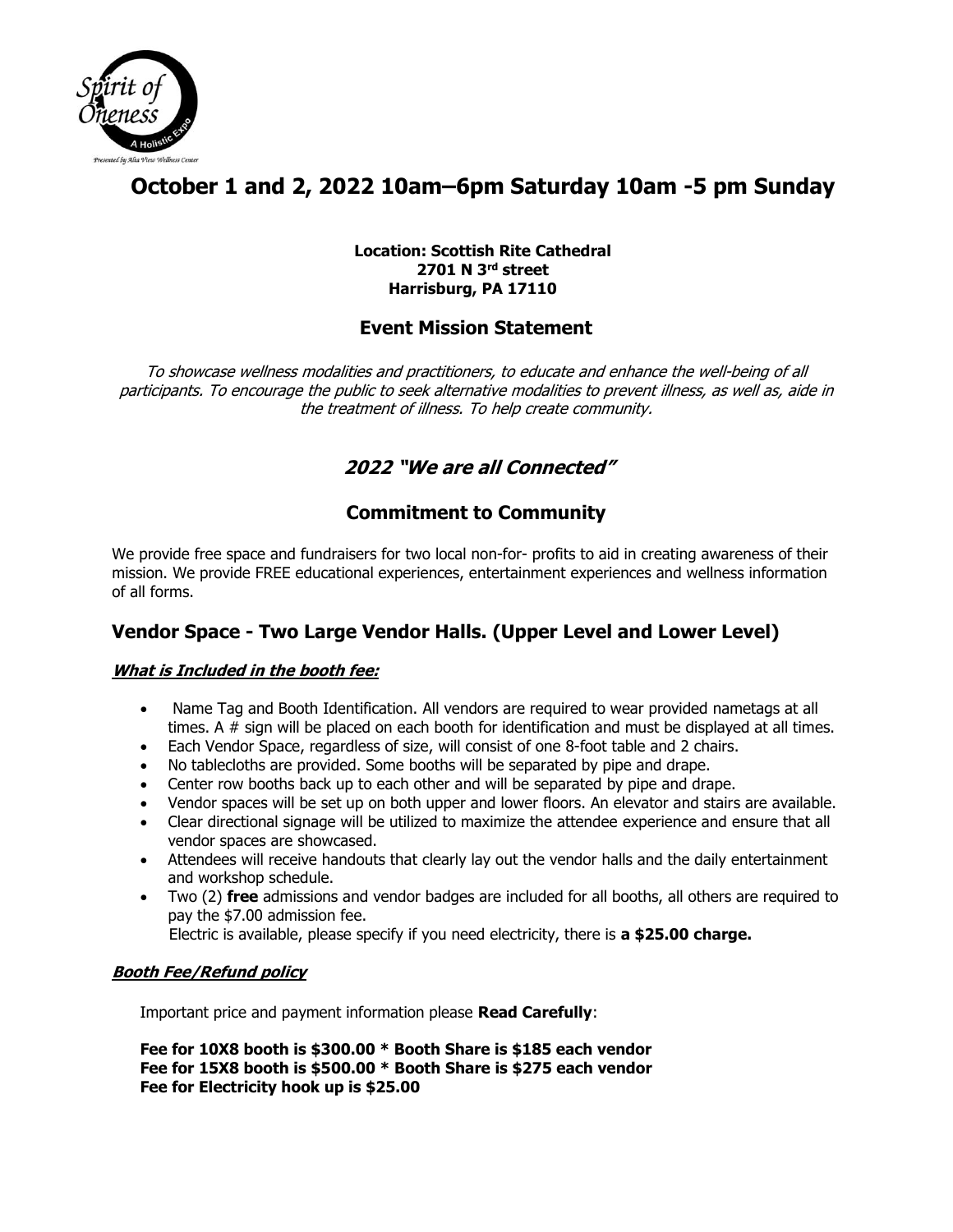#### **Booth payment plan for your convenience is as follows:**

Option  $#1 \sim$ Pay in full with your completed registration form \$300 or \$500.

Option  $#2 \sim$ Pay over a seven-month period from 1-15-2022 to 7-15-2022 Divide into thirds. (eg. \$100 per payment) First payment due: 1-15-2022 Second payment due: 4-15-2022 Third payment due: 7-15-2022

Note if you are beginning to make payments after the second payment date, you are to pay  $\frac{1}{2}$  of the total due. Balance will be due 7-15-2022

If you are beginning to make payments after the third payment date, you are to pay  $\frac{3}{4}$  of the total. Balance will be due by 9-15-2022

#### **If you do not make scheduled payments, your booth will be forfeited, no refunds will be given.**

#### **REFUNDS:**

\$50.00 Deposit/process fee is **non-refundable**.

After 4-15-2022 Payment less \$180.00 10x8, or less \$275 15X8

After 5-15-2022 Payment less \$250.00 10x8, or less \$450 15X8

After 7-15-2022 **NO REFUND, NO EXCEPTIONS**

#### **Event Promotion:**

Collective collaboration is the basis of the Oneness Concept. Promotion of the Expo is a collaborative effort which includes FACEBOOK, Instagram, Paid Social Media Ads, Email, Discount Postcards, Radio, Print Media, and word of mouth. We need the help of all the vendors to create awareness about the Expo. Please share all social media posts. Please invite your followers, and friends, by word of mouth, social media, email and postcards.

#### **Booth Set up:**

- Set up is Friday September 30, from 10 am to 6 pm, and Saturday October 1, from 8 am to 9 am. Unload at the parking lot entrance on the main floor.
- Your space must be ready to show by 9:30am Saturday. **NO EXCEPTIONS**
- **All Vendors are asked to park in the Third St. lot on the day of the Event, once they have completely unloaded. Or, in the furthest spaces in the lot directly in front of the building.**

#### **Booth clean up:**

- Booth clean up begins at 5pm on Sunday October 2, **NOT BEFORE**
- You are required to remain open until 5pm.
- Anyone leaving the event prior to this time will not be invited to return next year.